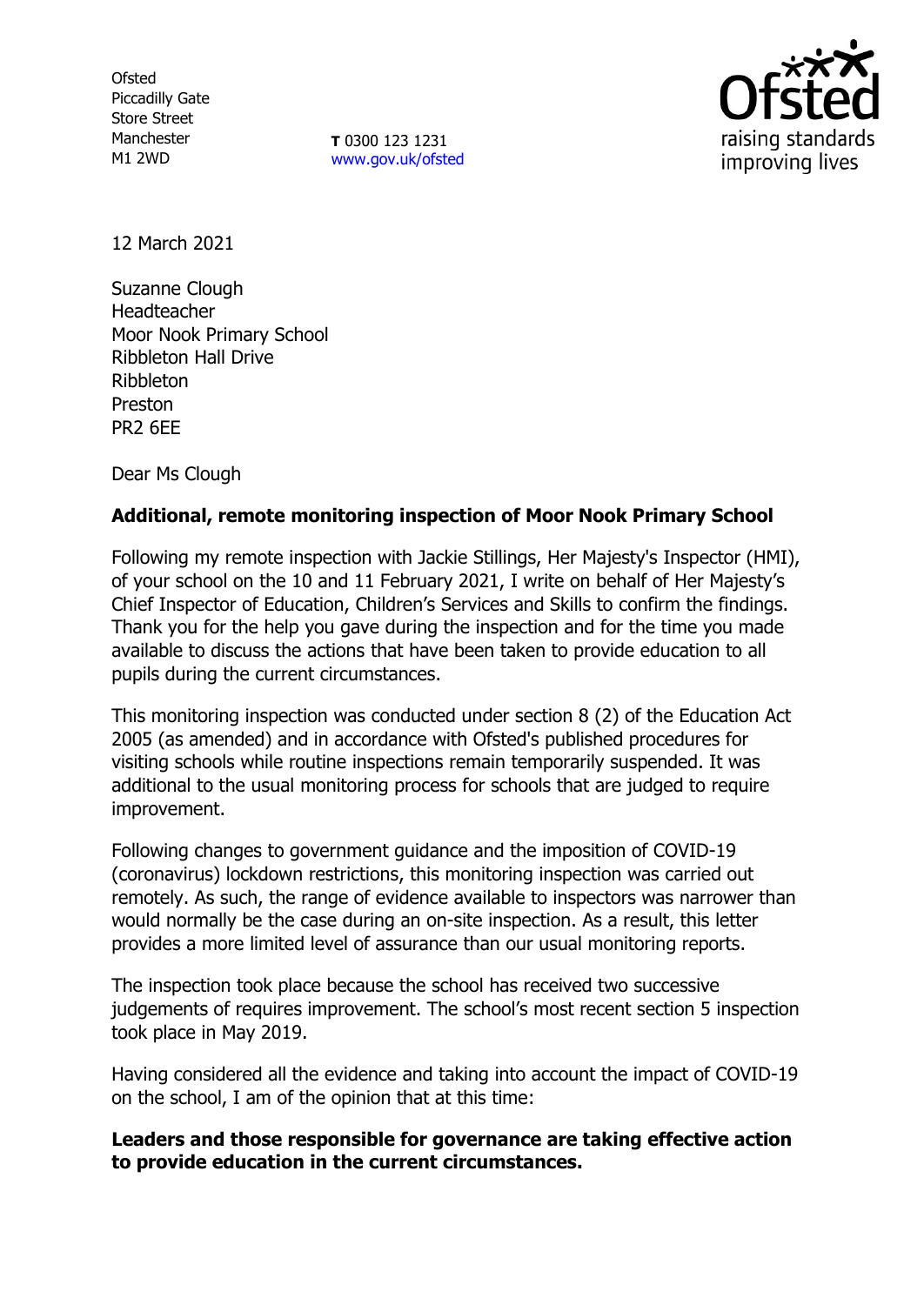

# **Context**

- Since the previous inspection, there has been a restructure of the leadership team. This resulted in a new assistant headteacher for the early years and key stage 1 being appointed. Two new governors have joined the governing body.
- During the autumn term 2020, approximately one half of pupils across all year groups were educated remotely for a short period of time.
- $\blacksquare$  At the time of this inspection, approximately one in 10 pupils were attending school. This included around one half of all vulnerable pupils and all pupils with an education, health and care plan.

# **Main findings**

- Each day, teachers plan and deliver lessons in English, mathematics and at least one of the other subjects. The planned curriculum is the same for those pupils in school and for those working remotely. Your actions, and those of your staff, have made sure that all pupils continue to have access to a relevant and well-planned curriculum.
- Since the previous inspection, you have worked with staff and governors to improve the curriculum and the effectiveness of subject leadership. Curriculum plans, in most subjects, identify the knowledge that pupils will learn and the order in which they will learn it. Learning is carefully sequenced so that pupils can build on what they know over time. Subject leaders now have the expertise to check that the curriculum is being delivered as planned.
- $\blacksquare$  The pandemic has slowed down your work to improve curriculum planning in some subjects, such as art, computing, history and geography. Additionally, changes to subject leadership, in a few areas, have delayed this development work further. Although effective curriculum plans have been written for most of these subjects, leaders have not had the opportunity to implement these plans fully.
- Pupils at home and in school continue to study the full range of subjects. In most subjects, pupils follow the school's usual curriculum; this is especially the case in English and mathematics. In some other subjects, such as computing, art and science, subject leaders and staff have adapted curriculum plans appropriately. They have carefully considered what access pupils have to resources when they are at home. For example, in computing, topics that require specific programmes, such as coding, will be taught when all pupils return to school.
- Leaders have made sure that pupils, including vulnerable pupils, have access to electronic devices so they can access the curriculum at home. When pupils do not engage in learning, staff act quickly. They provide support to pupils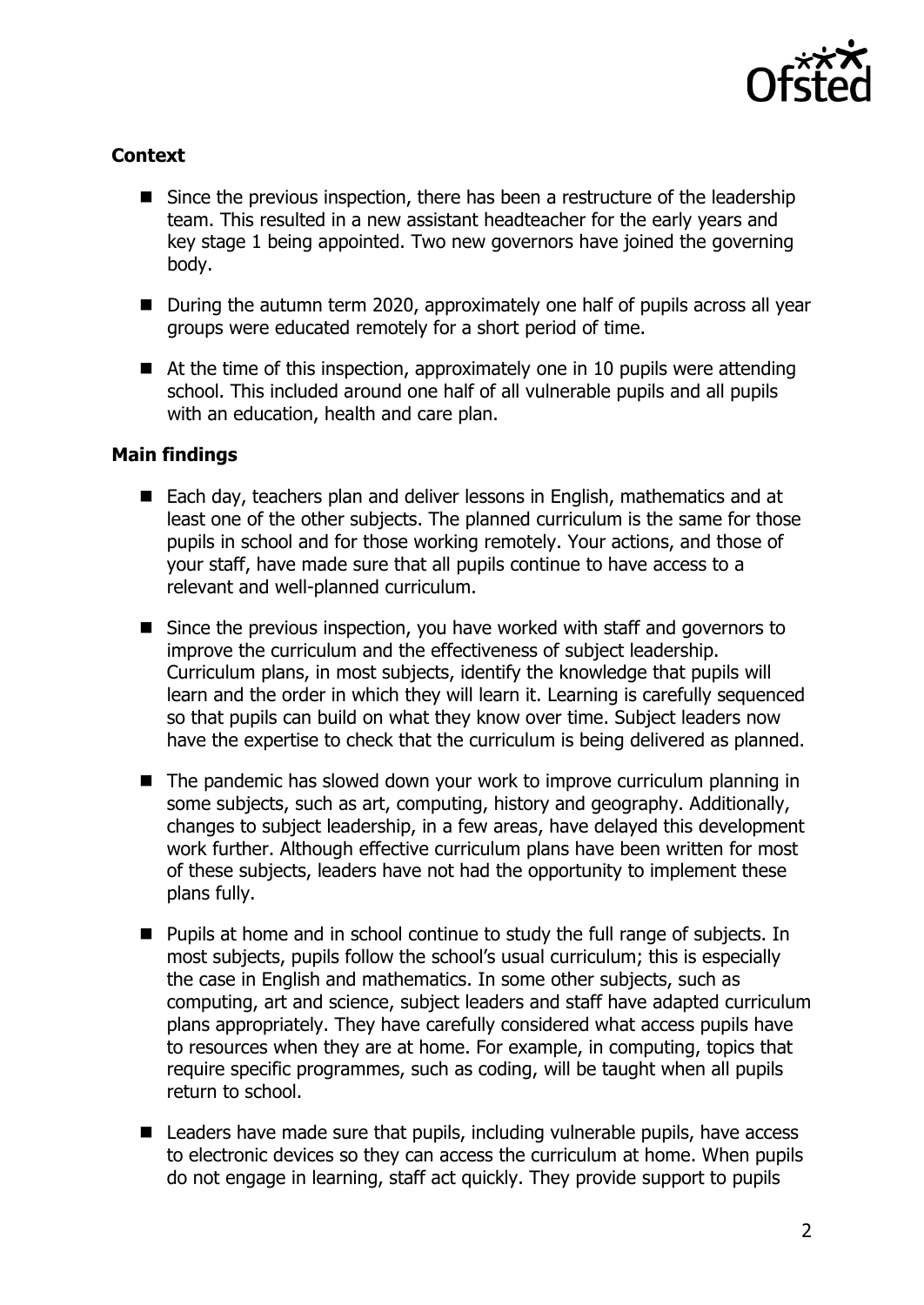

and their families, such as daily online communication. As a result, pupils' engagement in learning has increased over the course of the current lockdown.

- Improving pupils' reading skills across the school is a priority for everyone. You and the staff make sure that pupils, including vulnerable pupils, learn phonics every day. Pupils in school and at home access pre-recorded phonics lessons which match the school's phonics programme. Pupils who fall behind in their reading receive regular support to develop their phonic knowledge. This is helping them to catch up. Younger pupils, including children in the early years, have access to a range of decodable books in school and online. Staff match these books to the sounds that pupils know.
- Leaders have ensured that all staff know how to adapt what they are teaching to meet the full range of pupils' needs. For instance, teachers use video clips to help pupils with special educational needs and/or disabilities to better understand what is being taught. This enables pupils to learn well.
- You and other leaders are also aware of the importance of supporting pupils emotionally, whether they are learning at home or in school. Pupils take part in activities such as 'well-being Wednesday' and are encouraged to have time away from their computers throughout the day. This is helping pupils to be fit, active and happy.
- Despite the impact of COVID-19, governors have ensured that the school's curriculum continues to improve. They provide support and challenge to leaders. They are increasingly effective at monitoring the school's work and holding leaders to account. For instance, in most subjects, governors have met with subject leaders and reviewed the content of their curriculum plans. Governors are now beginning to check that the curriculum that is being delivered remotely is effective.
- The local authority has provided a wide range of challenge and support. They have helped you and other leaders to prioritise, monitor and evaluate actions effectively. The local authority has also provided strong support to subject leaders and teachers, which has resulted in many improvements being made to the school's curriculum.

# **Evidence**

This inspection was conducted remotely. We held meetings with you, other senior leaders and subject leaders, staff, pupils, governors and a representative of the local authority to discuss leaders' actions to provide education to all pupils during a national lockdown.

We looked at a wide range of documentation, including curriculum plans, and minutes of meetings of the governing body. We also sampled the work completed by